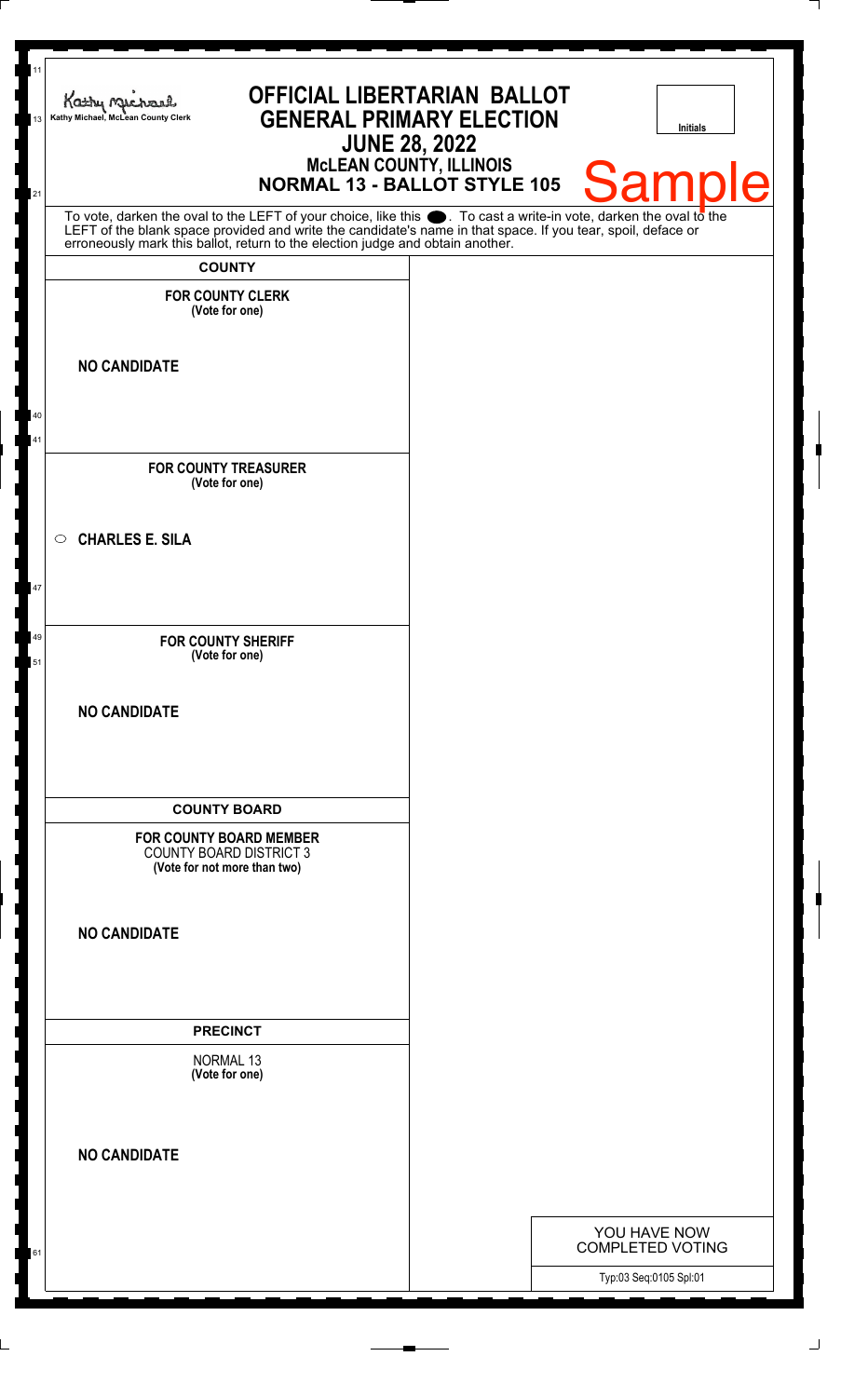| 11<br>13<br>21 | <b>OFFICIAL LIBERTARIAN BALLOT</b><br>Kathy Michael<br><b>GENERAL PRIMARY ELECTION</b><br>Kathy Michael, McLean County Clerk<br><b>JUNE 28, 2022</b><br>McLEAN COUNTY, ILLINOIS<br>NORMAL 13 - BALLOT STYLE 106               |  | <b>Initials</b><br><b>Samp</b><br>le              |
|----------------|-------------------------------------------------------------------------------------------------------------------------------------------------------------------------------------------------------------------------------|--|---------------------------------------------------|
|                | To vote, darken the oval to the LEFT of your choice, like this . To cast a write-in vote, darken the oval to the LEFT of the blank space provided and write the candidate's name in that space. If you tear, spoil, deface or |  |                                                   |
|                | <b>COUNTY</b>                                                                                                                                                                                                                 |  |                                                   |
|                | <b>FOR COUNTY CLERK</b><br>(Vote for one)                                                                                                                                                                                     |  |                                                   |
|                | <b>NO CANDIDATE</b>                                                                                                                                                                                                           |  |                                                   |
| 40<br>41       | <b>FOR COUNTY TREASURER</b><br>(Vote for one)                                                                                                                                                                                 |  |                                                   |
|                | <b>CHARLES E. SILA</b><br>$\circ$                                                                                                                                                                                             |  |                                                   |
| 47             |                                                                                                                                                                                                                               |  |                                                   |
| 49             | <b>FOR COUNTY SHERIFF</b><br>(Vote for one)                                                                                                                                                                                   |  |                                                   |
| 52             | <b>NO CANDIDATE</b>                                                                                                                                                                                                           |  |                                                   |
|                | <b>COUNTY BOARD</b>                                                                                                                                                                                                           |  |                                                   |
|                | <b>FOR COUNTY BOARD MEMBER</b><br><b>COUNTY BOARD DISTRICT 4</b><br>(Vote for not more than two)                                                                                                                              |  |                                                   |
|                | <b>NO CANDIDATE</b>                                                                                                                                                                                                           |  |                                                   |
|                | <b>PRECINCT</b>                                                                                                                                                                                                               |  |                                                   |
|                | NORMAL 13<br>(Vote for one)                                                                                                                                                                                                   |  |                                                   |
|                | <b>NO CANDIDATE</b>                                                                                                                                                                                                           |  |                                                   |
|                |                                                                                                                                                                                                                               |  | YOU HAVE NOW                                      |
| 61             |                                                                                                                                                                                                                               |  | <b>COMPLETED VOTING</b><br>Typ:03 Seq:0106 Spl:01 |
|                |                                                                                                                                                                                                                               |  |                                                   |